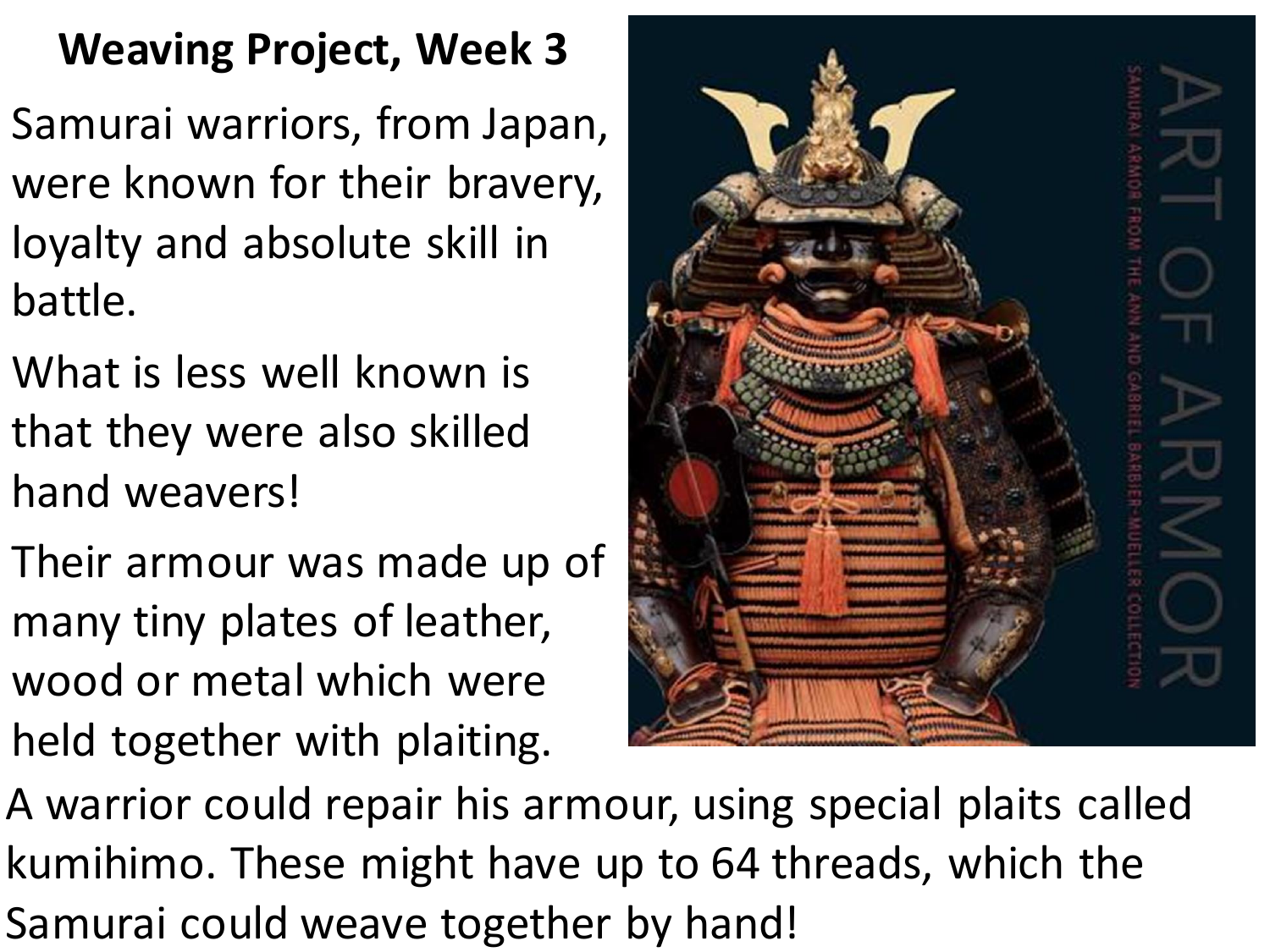

But we are going to be getting out the trusty cardboard again to make them on a frame like this!

Away from the battlefield, kumihimo braids would be made on a frame like this.

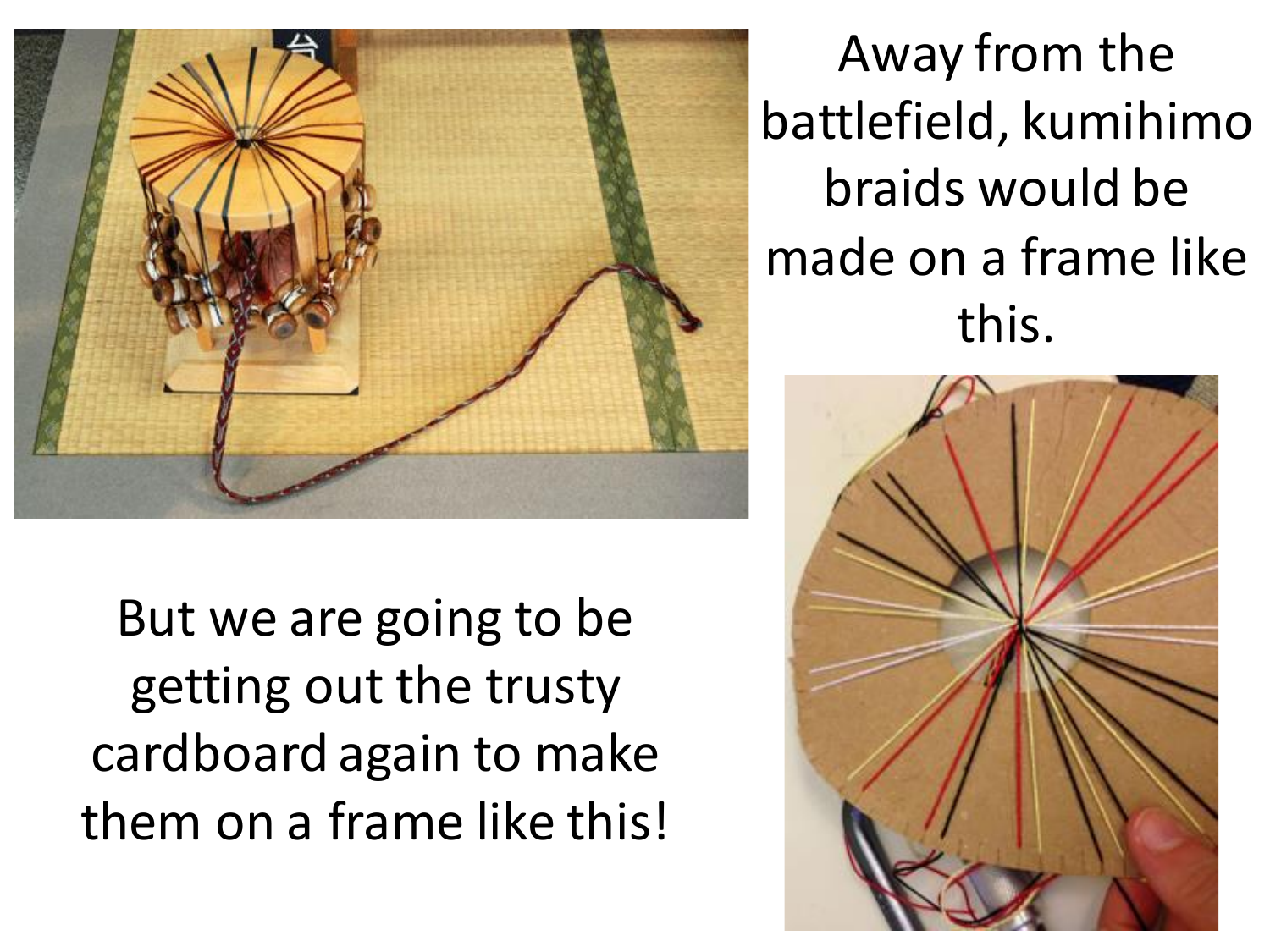The tiny weaves could be very detailed bands like these… … or a simpler cord like these. We will look at one of this type this week.







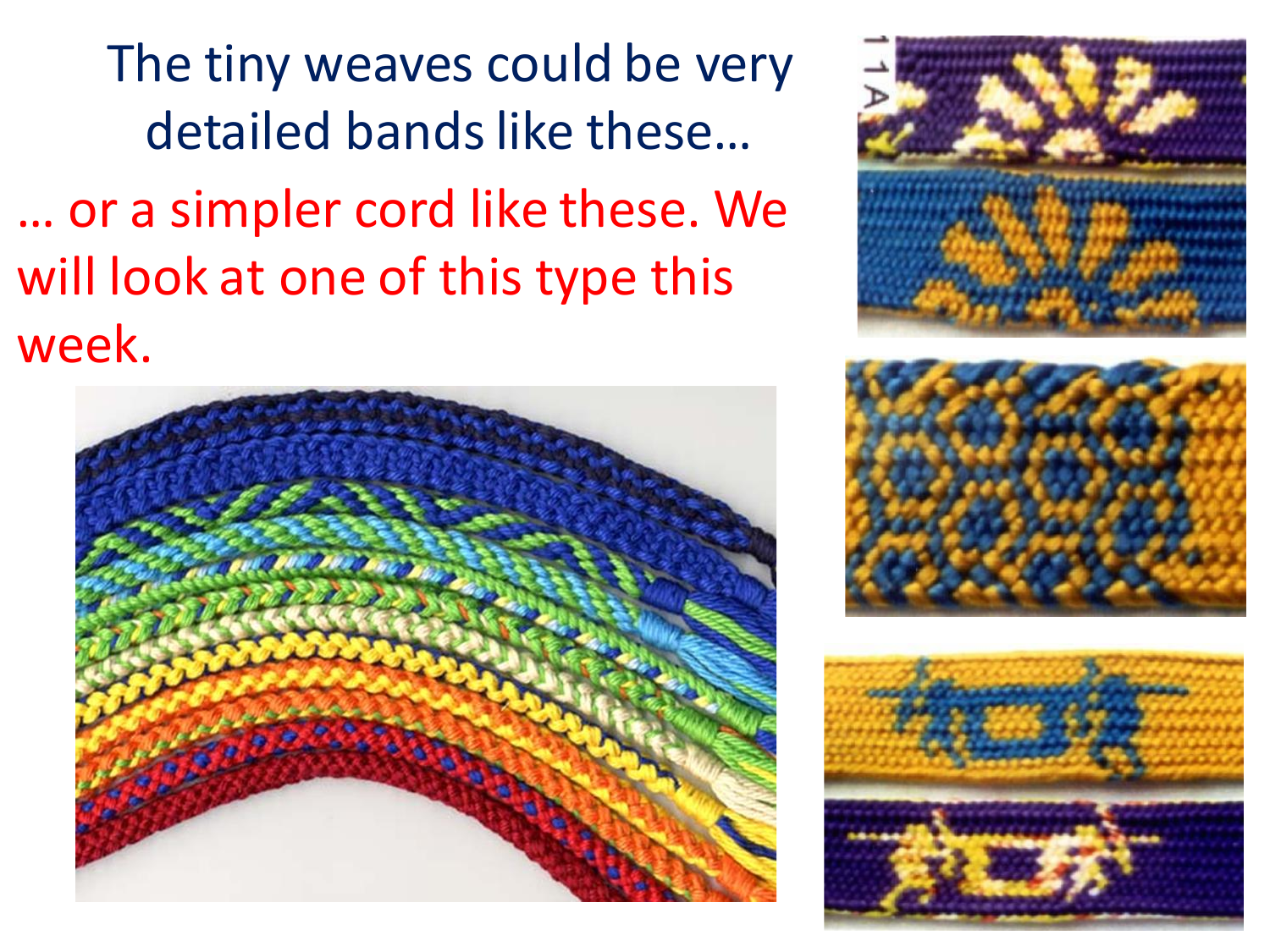So for instructions for this week, I'm going to direct you to this link, as I think it will be easier to watch someone instead. <https://www.youtube.com/watch?v=yYU9mSua8zc>

These braids are super easy to make – we made them at Albert Bradbeer a couple of weeks ago, and it was a lovely activity, sat out in the sun and weaving away!

## **To get started you need:**

\* A small piece of thickish cardboard, like we used for our weaving plates last week

\* Scissors, pencil and something round to draw round

\* Wool (for a thick band) or embroidery thread (for a fine band)

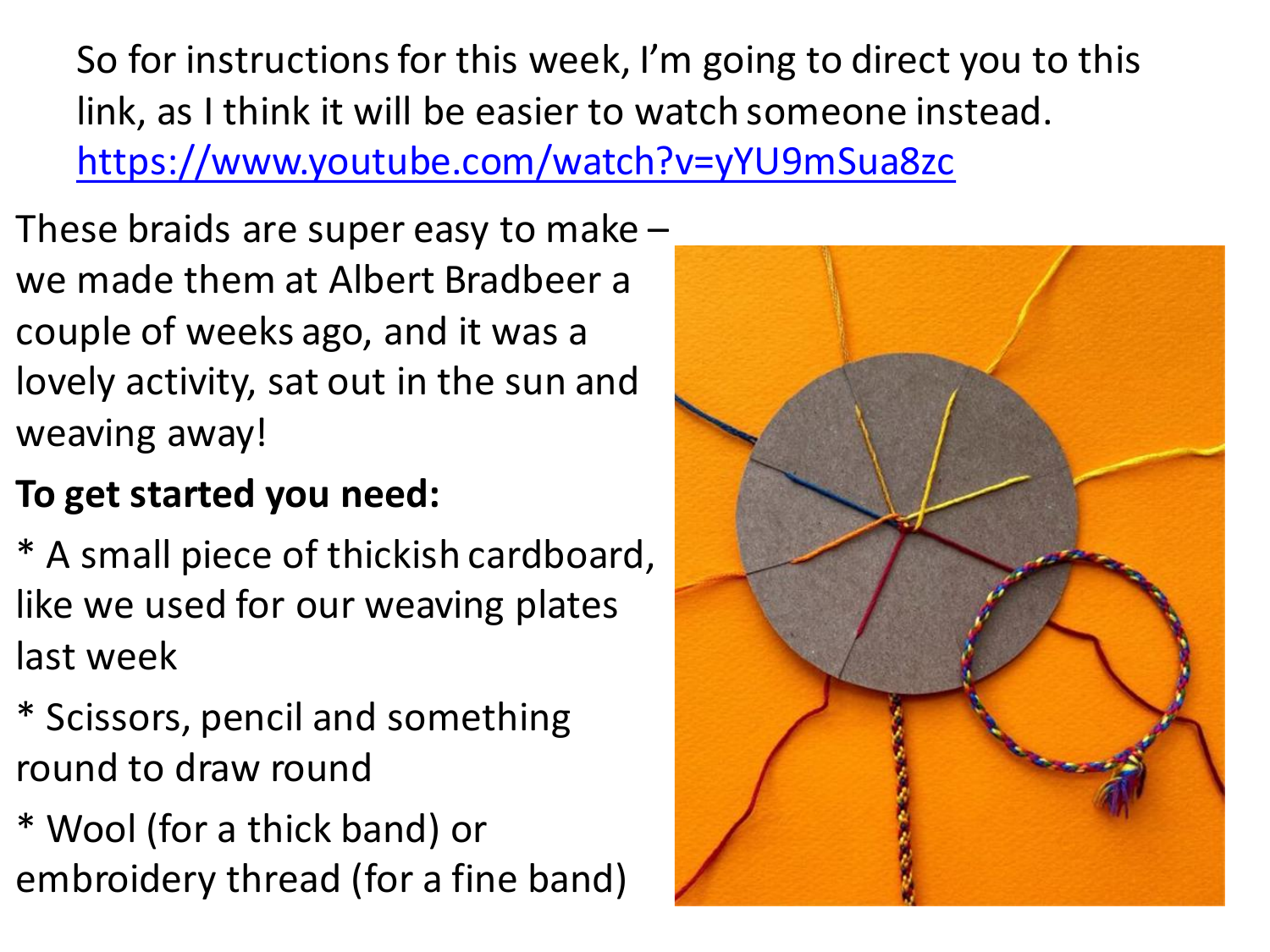Once you have mastered the basic weave, you can look on-line for tutorials for more complicated patterns, cutting more notches into your cardboard disc.

If you don't want to wear the braid, then cords made with wool can be used for all different purposes.





Cords made with embroidery thread (like the ones we used for crossstitch), make great bookmarks! Have you finished Stig yet?